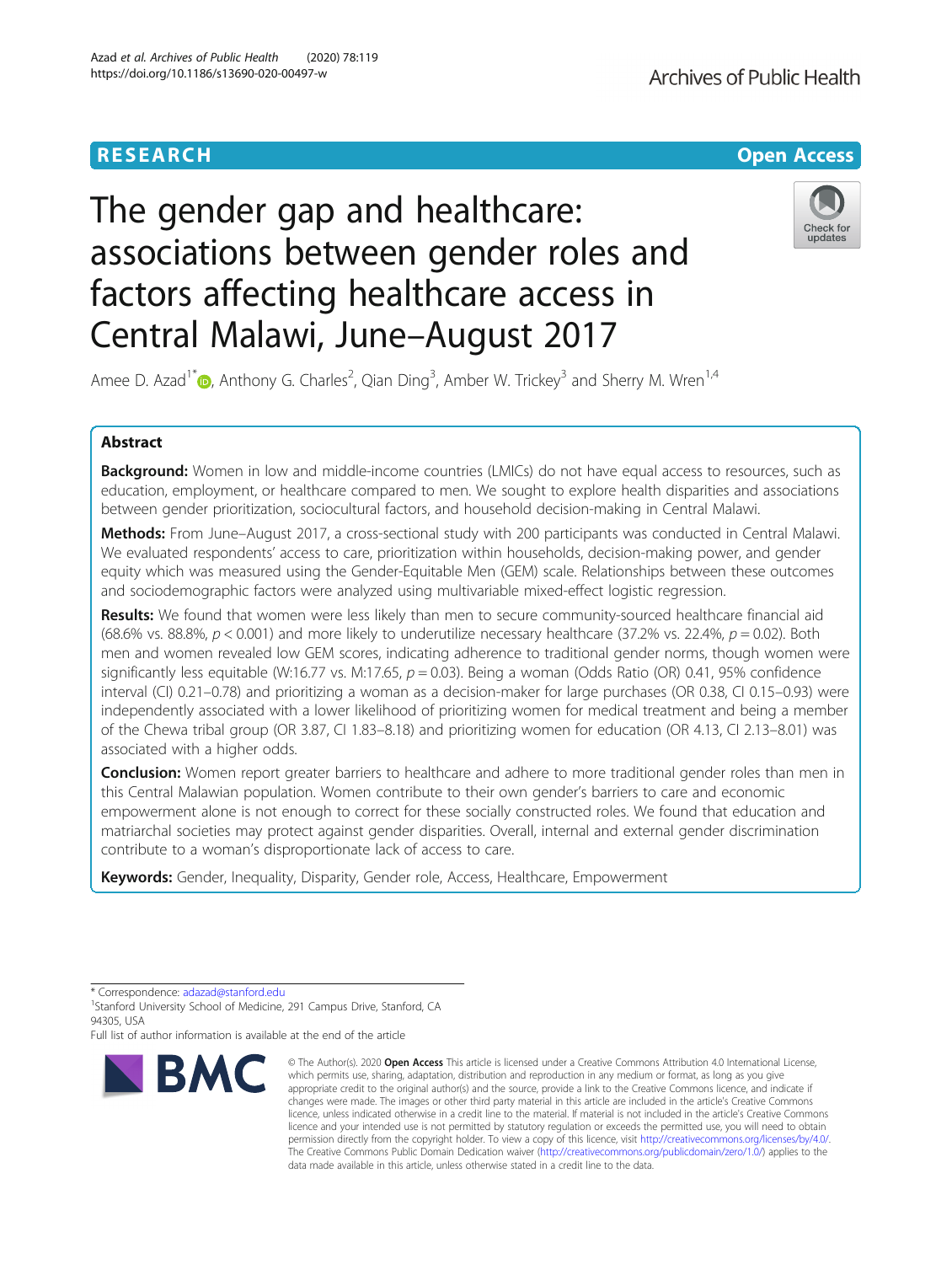### Background

Worldwide, women are disproportionately affected by economic vulnerability, lower social status, and limited access to education compared to men  $[1]$  $[1]$  $[1]$ . The importance of addressing gender inequalities in access to healthcare has been well-established in the literature with demonstrated reduction in mortality and morbidity for men and women alike [[2\]](#page-9-0). The 2019 Lancet series on Gender Equality, Norms, and Health, 2015 Lancet Women and Health Commission, 2009 WHO Women and Health Report, and similar studies highlight how traditional gender norms that focus on women as caregivers and men as providers can impact health [[3](#page-9-0)–[5\]](#page-9-0). In these subordinate positions, women have limited decision-making power, access to resources, and have less economic and social utility than men [\[6,](#page-9-0) [7\]](#page-9-0). The expanding literature on the effects of gender discrimination demands a holistic view of women's health – one that considers the obstacles women face throughout their lifetime and the compounding effects of how gender norms, roles, and relationships affect their health.

Gender disparities have a negative effect on women's health that extends beyond biology alone [[8,](#page-9-0) [9](#page-9-0)]. From female infanticide to "benign neglect" of girls under the age of 5 leading to poor nutrition and delays in seeking care to lower rates of seeking appropriate and early care in women, there are clear social, cultural, and structural practices that disadvantage girls and women [\[10](#page-9-0)]. One structural example of structural gender disparities can be found in the rates of hospital admissions. In highincome countries, the gender ratio for overnight hospital stays and emergency medical admissions is nearly equivalent  $[11-14]$  $[11-14]$  $[11-14]$  $[11-14]$ . Women in low- and middle-income countries (LMICs) present less frequently in similar medical circumstances, with studies reporting male-tofemale ratios of 2.2 for emergency abdominal surgeries and 1.4 for general admissions, excluding obstetric care [[15,](#page-9-0) [16](#page-9-0)]. These studies have determined that in circumstances where disease prevalence is equal among men and women, gender roles, socially constructed beliefs and attitudes towards specific genders, may contribute to inequalities in health [\[17](#page-9-0)–[19\]](#page-9-0).

Traditionally measured barriers of access to care, such as distance from health facilities and the base cost of healthcare access, are generally found to affect both genders in similar ways [[20,](#page-9-0) [21\]](#page-9-0). Sociocultural determinants such as gender norms, autonomy, and decision-making power have been proposed as potential barriers to access that disproportionately affect women, but rigorous research on these effects are limited in scope [[22](#page-9-0)–[25\]](#page-9-0). In studies of maternal or child healthcare utilization, higher social status, education level, and increased financial autonomy of women predict higher rates of prenatal healthcare utilization [[26,](#page-9-0) [27](#page-9-0)]. This finding reveals a

crucial connection between economic and social empowerment of women and health in the literature that has not yet extended to the full life course of women beyond their reproductive years [[28](#page-9-0)]. Therefore, this study was designed to: 1) assess the sex ratio in hospital admissions in the referral hospital in Lilongwe, Malawi and 2) conduct a community-based survey to explore societal beliefs towards gender roles and the choices of individuals on the basis of these factors that may undermine women's health.

#### **Methods**

#### Study setting

Malawi is a low-income country of 17.2 million people in South-East Africa with a United Nations Development Programme Gender Development Index (GDI) score of 0.921, placing it well below gender parity. Malawi has a three-tiered national healthcare service network of health centers, district, and central or tertiary hospitals that is free to all Malawians at the point of delivery. The primary study site, Kamuzu Central Hospital (KCH) in the capital of Lilongwe, Malawi, is a tertiary care center, accepting referrals from 8 district hospitals in the central region of Malawi. Hospital bed capacity is 780 and it serves a catchment population of approximately 5 million people with 59 physicians and 286 nursing staff members. Two local markets (Msundwe and Mitundu Markets), located within a 40 km perimeter of Lilongwe, were included as secondary study sites.

#### Census procedures

Over a 6-week period from June 23, 2017 to August 7, 2017, a daily census was collected at the study hospital. Data were collected by one researcher (AA) for all patients admitted to KCH non-surgical, non-obstetric/gynecologic pediatric and adult medical wards. These wards were selected to represent conditions that has an equal distribution between genders because the prevalence of infectious and non-communicable diseases is more gender neutral than many surgical and all obstetric/gynecologic conditions [\[29\]](#page-9-0). Collected data elements included patient age, sex, primary diagnosis, and admitting ward. The researcher then entered the data into a REDCap electronic database at Stanford University for analysis [\[30\]](#page-9-0).

#### Survey procedures

Respondents were recruited using stratified systematic sampling by place and gender and were interviewed using a 6-domain tool adapted from surveys previously validated in international studies (Table [1](#page-2-0)) [\[31](#page-9-0)]. The Gender-Equitable Men (GEM) Scale was included in the community survey to capture gender attitudes regarding norms, roles, and equity [\[32](#page-9-0)]. Lower GEM scores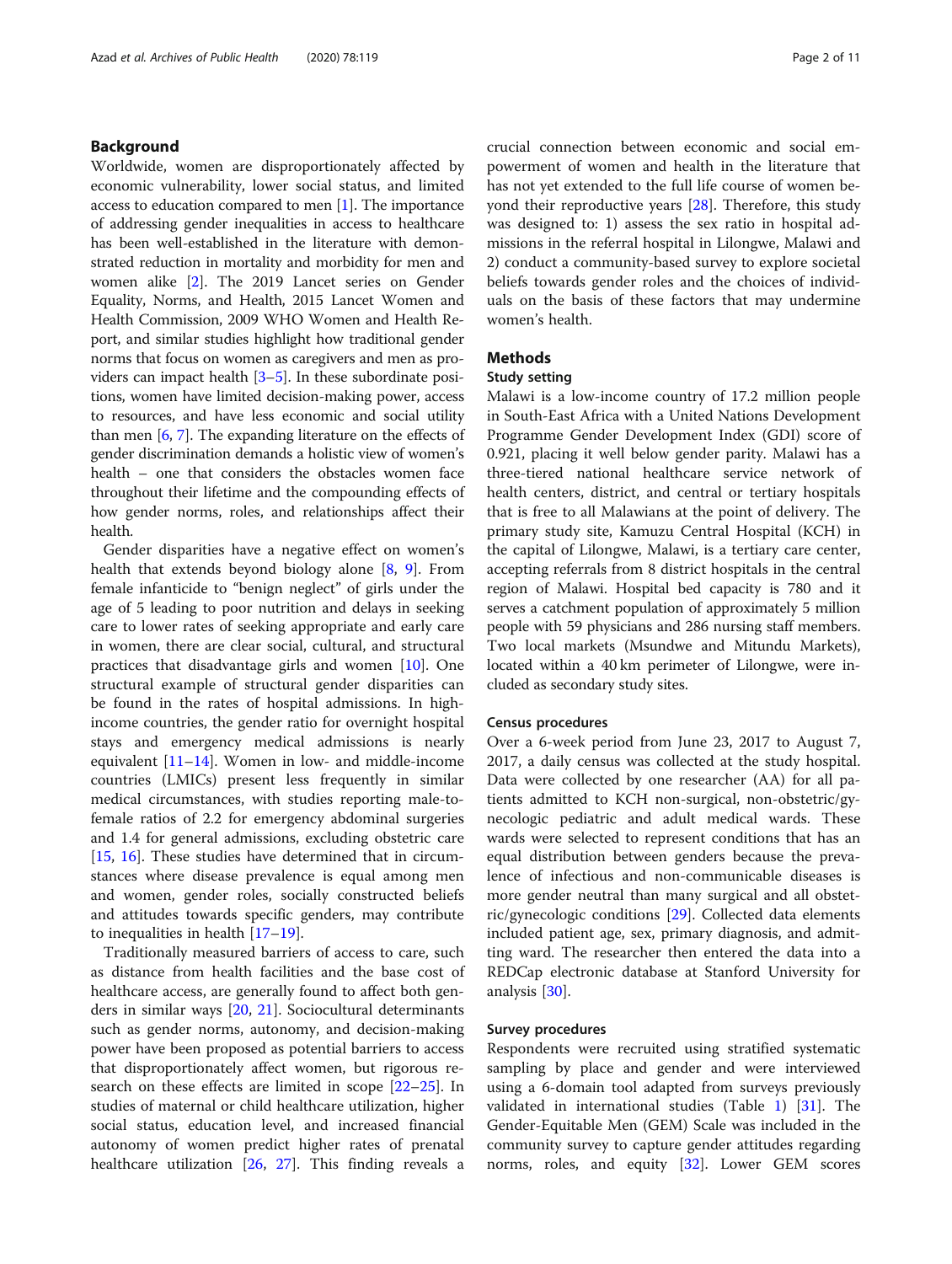<span id="page-2-0"></span>Table 1 Measures of Correlates of Gender Disparity in Lilongwe, Malawi, June–August 2017

#### Demographic information

- Sex
- Age
- Tribal group (for analyses, this factor was categorized as Chewa vs Other)
- District (for analyses, this factor was categorized as Lilongwe vs Other)
- Religion (for analyses, this factor was categorized as Christianity vs Other)
- Marital status
- Employment status \*(for analyses, this factor was categorized as employed vs unemployed)
- Education level \*\*(for analyses, this factor was categorized as low (primary and lower) vs high (secondary and higher))
- Income
- Transport time
- Spouse age
- Spouse employment status\*
- Spouse education level\*\*
- Spouse income
- Number of children in household
- Number of people in household

#### Respondents' gender attitude

- Measured using the Gender-Equitable Men (GEM) Scale from the International Men and Gender Equality Survey (IMAGES) (48)
- For analyses, scores were categorized into high vs low gender equity

#### Respondent's access to and utilization of healthcare

- Questions were from previous international studies(15, 49)
- If you could not afford healthcare, could you get financial support from your family or community?
- Have you ever been seriously ill and chosen not to seek healthcare?

#### For respondents' prioritization of household members for medical treatment

- Questions were from previous international studies(50)
- Whose would you prioritize for access to medical care first?
- Measures were categorized as self, spouse, son, or daughter

#### Respondents' healthcare decision-making power

- Assessed by use of the Demographic and Health Surveys (DHS) on Women's Status and Empowerment
- Who usually makes decisions about healthcare for yourself?
- Who usually makes decisions about your children's healthcare?
- Who usually makes decisions about paying for your healthcare?

#### Respondents' economic decision-making power

- Assessed by use of the Demographic and Health Surveys (DHS) on Women's Status and Empowerment
- Who usually makes decisions about making major household purchases (e.g. bicycles or land)?
- Who usually makes decisions about minor household purchases (e.g. food and clothing)?
- Who usually decides how the money you earn will be used?

indicate more traditional, less equitable gender role attitudes [[33\]](#page-9-0).

The survey was first pilot tested with 10 Englishspeaking respondents in the United States and 10 Chichewa-speaking respondents in Malawi and revised for clarity and timing prior to administration to the study population. Once finalized, the survey questions were administered orally in each respondent's preferred language (predominantly Chichewa – a language spoken

by 65–80% of Malawians [[34](#page-9-0)]) by local research assistants in a single encounter. Study data were collected and managed using REDCap [[30\]](#page-9-0). For quality assurance, two research assistants (JN and CC) administered all

surveys and one research fellow (AA) supervised all survey administration. Respondents at KCH were selected by requesting participation of every 5th adult appearing community member visiting the genitourinary, gastrointestinal, pediatric, endoscopy, or biopsy weekly clinics. Two market populations were also randomly sampled to reduce selection bias associated with the hospital sample. Market respondents were randomly selected by requesting participation of every 10th adult community member who walked through the main entrance of the marketplace. During oral interviews, respondents provided information on self and spouse demographics, gender equity attitudes, social prioritization, decision-making power, and barriers

#### Analysis

to care during the 20 min survey.

Sociodemographic characteristics included age, gender, marital status, education level, income, number of children, spouse age, spouse education level, spouse income. For analysis, we dichotomized prioritization and decision-making item responses into a preference for women vs. men (e.g. responses "son" and "father" were classified as a preference for men, along with "self" among respondents identifying as men). The GEM score dependent variable ranges from 1 to 24 and was dichotomized with a median divide: 1–16 indicating low equity and 17–24 indicating high equity [[35](#page-9-0)].

Summary statistics are reported for sociodemographic characteristics. Descriptive statistics include frequency counts and percentages, mean and standard deviation for normally distributed variables, and median and interquartile range for non-normally distributed variables. Relationships between sociodemographic characteristics and response variables were assessed with chi-square or Fisher's exact test for categorical variables. Continuous variables were compared by independent sample t-tests or Wilcoxon-Mann-Whitney test as appropriate. Hospital census admissions data were compared by patient gender and age group using chi-square tests.

To evaluate gender differences and sociodemographic characteristics associated with healthcare decision-making and economic prioritization, simple and multiple logistic regression analyses were performed. Respondents with missing values for dependent or independent variables were excluded from regression analysis. Categories with low frequencies  $(n < 10)$  were collapsed to create larger groups for regression analysis. Covariates associated with dependent variables at the level of  $p < 0.1$  in simple logistic regression were considered in multiple regression models.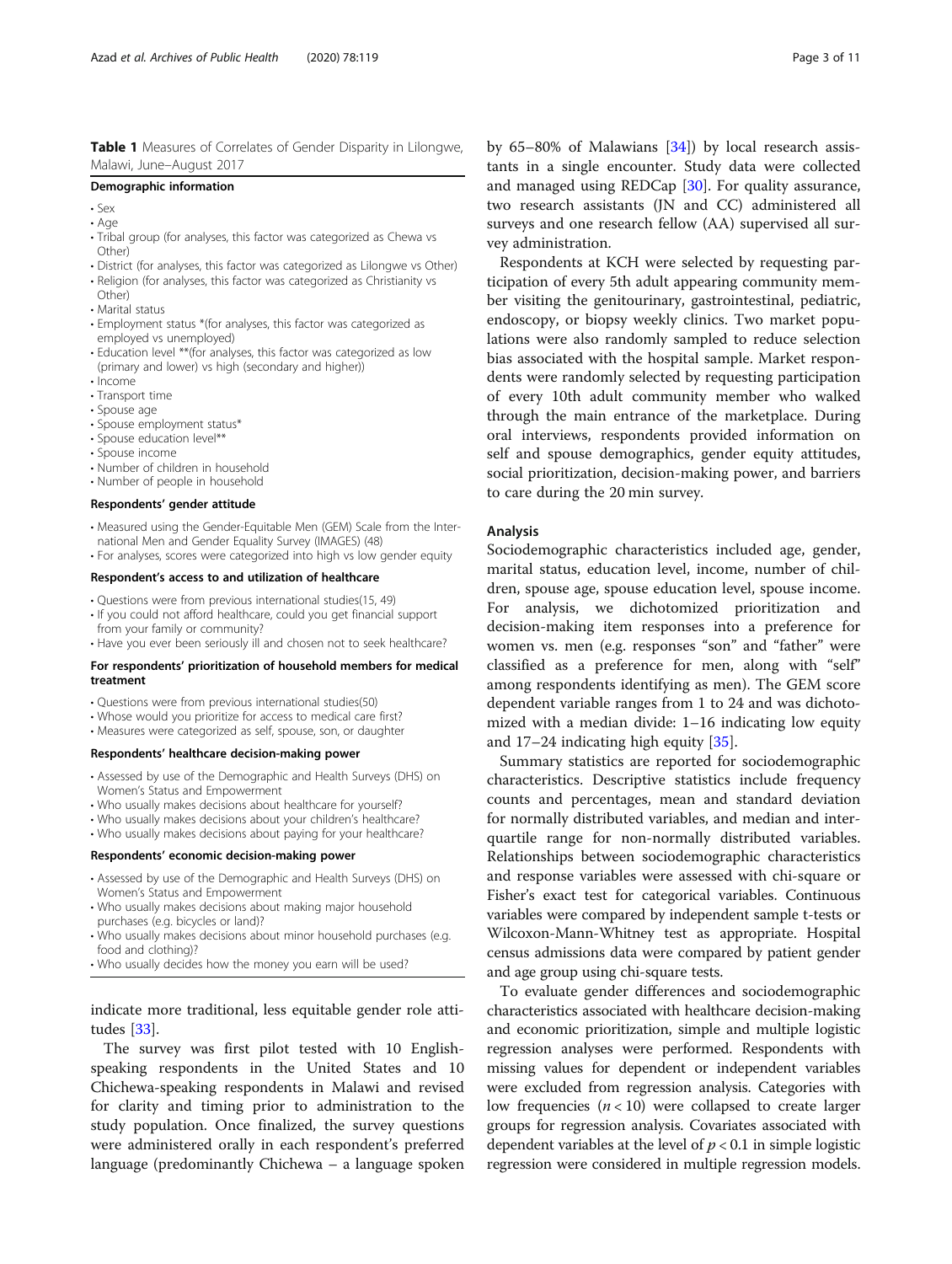We observed differing characteristics among respondents surveyed in the two study locations (hospital and market). Therefore, we utilized mixed effect logistic regression including random intercepts by survey location to account for clustering of individuals at each location. Variables were removed with stepwise backward selection until only variables associated with statistically significant dependent variables ( $p < 0.05$ ) remained in final models. Statistical analyses were conducted using SAS v. 9.4 (Cary, NC). Statistical significance was indicated by two-sided  $p < 0.05$ .

#### Results

#### Sex disparity at Kamuzu central hospital (KCH)

During the hospital census, a total of 758 patients were admitted between June 23, 2017 and August 7, 2017. Obstetric/gynecologic and surgical admissions were not included in this census. Males comprised a higher proportion of total admissions (54.5% of medical admissions vs. females 45.5%,  $p = 0.01$ ) with an M:F ratio of 1.2. Young females made up 44.3% of the pediatric ward, patients 16 and younger, and older females made up 47.8% of the adult wards ( $p = 0.07$ ).

#### Survey population demographics

Two hundred community members were surveyed, including 102 (51%) women and 98 (49%) men. Among these, 40 (20%) were in the market cohort and 160 (80%) the hospital cohort. There were significant differences between participant characteristics in the market and hospital cohorts, specifically for tribal group, marital status, spouse employment, age, spouse age, and transport time [\(Supplementary Table A](#page-8-0)). Overall, respondents reported earning a median 120,000 kwacha (\$156.89) annually and supporting an average of 4 children. The survey population was largely married (82.5%), Protestant (58.5%), self-employed (89.0%), and with limited education (72.5% completed primary school or less). There were no significant differences in age, home region, tribal group, religion, or income by gender. Women were less likely to be married ( $p < 0.001$ ), more likely to be self-employed (p < 0.001) and report lower education levels  $(p = 0.001)$  than men. Age and education of spouses were significantly different: with men reporting younger (mean age (years), Women (W): 45.9 vs. Men (M): 37.0 years,  $p < 0.001$ ) and less educated spouses (primary school or less, W:  $68.3\%$  vs. M:  $88.5\%$ ,  $p < 0$ . 001) than women (Table [2\)](#page-4-0).

#### Gender-equitable men (GEM) scale

Both men and women scored low on the GEM Scale (mean 17.21 of a possible 24) indicating adherence to traditional gender norms and lower gender equity. Women had lower GEM scale scores (16.77 vs. 17.65,  $p = 0.03$ ), denoting more traditional, less equitable gender attitudes than men.

In regression analysis, factors that were independently associated with gender norm perspectives include respondent's gender, travel time to Lilongwe, and number of children in the household. Being a woman was an independent predictor of a low GEM score (odds ratio, OR 0.39, 95% confidence interval, CI 0.21–0.75), as well as those supporting more children in the household (OR 0.85, CI 0.72–0.99). Each additional hour of travel time to Lilongwe was associated with a lower GEM score (OR 0.77, CI 0.67–0.88).

#### Healthcare access and utilization

The ability to secure additional funds for healthcare costs from family members or the community was reported by 78.5% of the entire survey population. Women reported a significantly lower ability to secure additional funds (68.6% vs 88.8%,  $p < 0.001$ ) (Fig. [1a](#page-5-0)). Additional funds were defined as the surplus cost to acquiring care that is not included in the free services offered by the Malawian healthcare system. In regression analysis, being a woman was independently associated with an inability to secure additional funds for healthcare from external sources (OR 0.19, CI 0.08–0.44).

Overall, 30% of respondents reported they had been seriously ill in the past and not sought care. Women were significantly more likely to report underutilization of healthcare than men  $(37.2\% \text{ vs. } 22.4\%, p = 0.02)$  (Fig. [1](#page-5-0)b) and, being a woman was found to be an independent predictor of underutilization (OR 2.79, CI 1.41–5.53).

#### Prioritization in households

Women reported that they would prioritize feeding their sons (63.7%) before others in the household during times of scarcity, whereas men reported equal rates between their sons (38.8%) and daughters (40.8%). When asked about prioritization of household members for healthcare, the most common choice was a man (58.5%) and, more specifically, a son (27.0%) for both genders. Women were more likely to prioritize men for medical treatment (68.6%) whereas men were more equitable (48.0% prioritized men,  $p = 0.003$ ) (Fig. [2](#page-6-0)a). Women reported prioritizing their sons (38.2%) and husbands (28.4%) over themselves (18.6%) and their daughters (12.7%). Men reported prioritizing their daughters (36.7%) and themselves (30.6%) over their sons (15.3%) and wives  $(12.2%) (p < 0.001)$  (Fig. [2b](#page-6-0)).

In multivariate regression analysis, being a woman was associated with a lower likelihood of prioritizing a woman or girl (OR 0.55, CI 0.31–0.99) for food in times of scarcity, as was self-reported Christian faith (OR 0.47, CI 0.23–0.98). Women were also less likely to prioritize themselves or other women or girls for medical treatment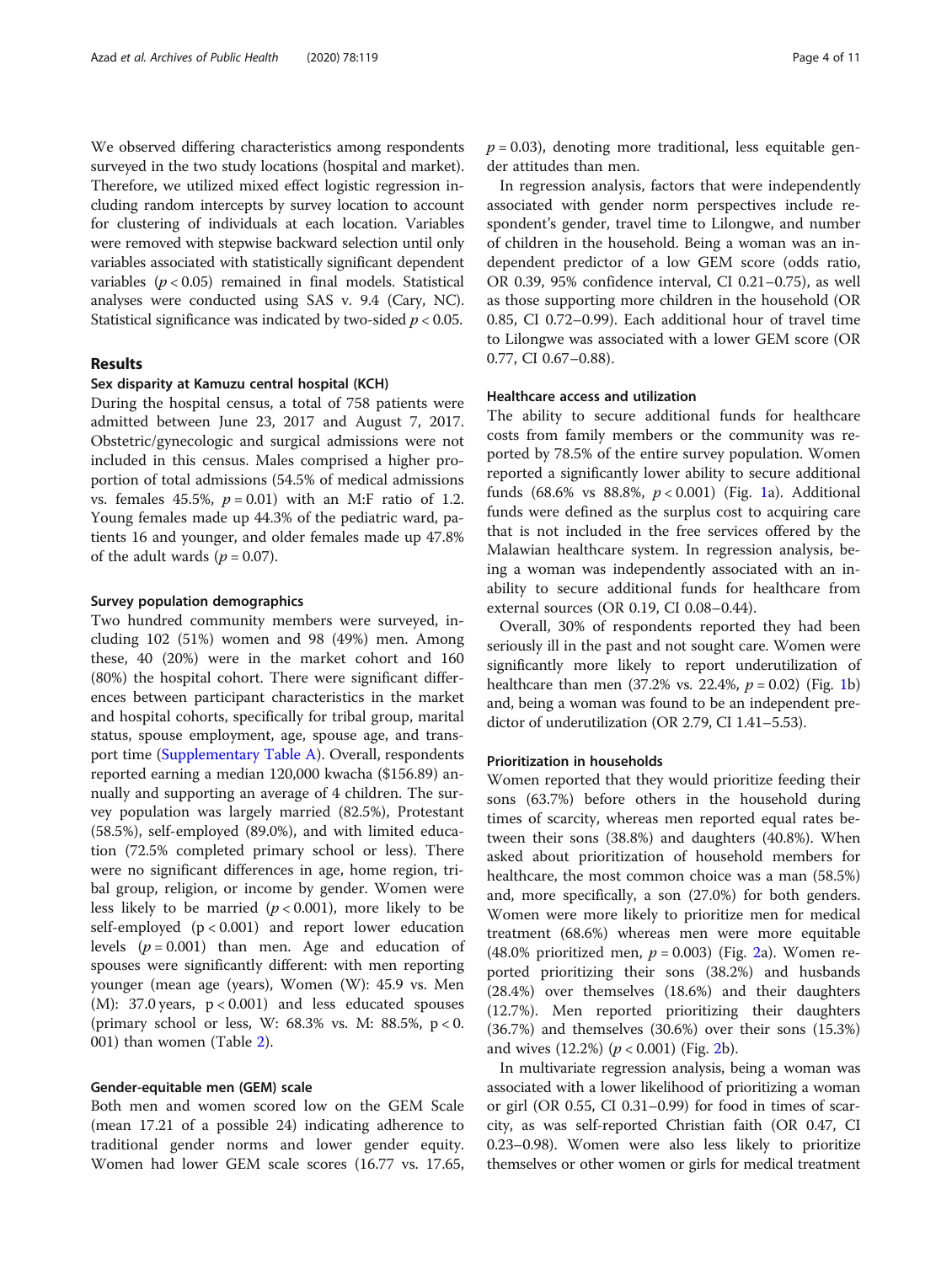# <span id="page-4-0"></span>Table 2 Sociodemographic Characteristics of Participants by Gender in Lilongwe, Malawi, June–August 2017

|                                          | Total $(N = 200)$         | Women $(N = 102)$         | Men $(N = 98)$            | $P$ -value* |
|------------------------------------------|---------------------------|---------------------------|---------------------------|-------------|
| Region, n (%)                            |                           |                           |                           | 1.00        |
| Central Malawi                           | 176 (88.0)                | 90 (88.2)                 | 86 (87.8)                 |             |
| Other                                    | 24 (22.0)                 | 12 (11.8)                 | 12 (12.2)                 |             |
| Tribal Group, n (%)                      |                           |                           |                           | 0.41        |
| Chewa                                    | 137 (68.5)                | 74 (72.5)                 | 63 (64.3)                 |             |
| Ngoni                                    | 38 (19.0)                 | 16(15.7)                  | 22 (22.4)                 |             |
| Other                                    | 25 (12.5)                 | 12 (11.8)                 | 13 (13.3)                 |             |
| Religion, n (%)                          |                           |                           |                           | 0.72        |
| Protestant                               | 117 (58.5)                | 60 (58.8)                 | 57 (58.2)                 |             |
| Roman Catholicism                        | 46 (23.0)                 | 26 (25.5)                 | 20 (20.4)                 |             |
| <b>Traditional Tribal</b>                | 25 (12.5)                 | 12 (11.8)                 | 13(13.3)                  |             |
| Islam                                    | 9(4.5)                    | 3(2.9)                    | 6(6.1)                    |             |
| Other                                    | 3(1.5)                    | 1(1.0)                    | 2(2.0)                    |             |
| Marital Status, n (%)                    |                           |                           |                           | < 0.001     |
| Married                                  | 165 (82.5)                | 78 (76.5)                 | 87 (88.9)                 |             |
| Separated                                | 13(6.5)                   | 10 (9.8)                  | 3(3.0)                    |             |
| Widowed                                  | 10(5.0)                   | 10 (9.8)                  | 0(0.0)                    |             |
| Single                                   | 12(6.0)                   | 4(3.9)                    | 8(8.2)                    |             |
| Employment Status, n (%)                 |                           |                           |                           | < 0.001     |
| Self-employed/Business                   | 178 (89.0)                | 94 (92.2)                 | 84 (85.7)                 |             |
| Employed                                 | 12(6.0)                   | 1(1.0)                    | 11(11.2)                  |             |
| Unemployed                               | 2(1.0)                    | 2(2.0)                    | 0(0.0)                    |             |
| Never Worked                             | 6(3.0)                    | 5(4.9)                    | 1(1.0)                    |             |
| Other                                    | 2(1.0)                    | 0(0.0)                    | 2(2.0)                    |             |
| Education Level, n (%)                   |                           |                           |                           | 0.001       |
| None                                     | 22 (11.0)                 | 17 (16.7)                 | 5(5.1)                    |             |
| Primary School                           | 123 (61.5)                | 67(65.7)                  | 56 (57.1)                 |             |
| Secondary School                         | 52 (26.0)                 | 17(16.7)                  | 35 (35.7)                 |             |
| Higher Education                         | 3(1.5)                    | 1(1.0)                    | 2(2.0)                    |             |
| Spouse Employment, n (%)                 |                           |                           |                           | 0.002       |
| Self-employed/Business                   | 148 (89.2)                | 67 (84.8)                 | 81 (93.1)                 |             |
| Employed                                 | 9(5.4)                    | 9(11.4)                   | 0(0.0)                    |             |
| Unemployed                               | 4(2.4)                    | 1(1.3)                    | 3(3.4)                    |             |
| Never Worked                             | 4(2.4)                    | 1(1.3)                    | 3(3.4)                    |             |
| Other                                    | 1(0.6)                    | 1(1.3)                    | 0(0.0)                    |             |
| Spouse Education Level, n (%)            |                           |                           |                           | < 0.001     |
| None                                     | 16 (9.6)                  | 2(2.5)                    | 14(16.1)                  |             |
| Primary School                           | 115 (69.3)                | 52 (65.8)                 | 63 (72.4)                 |             |
| Secondary School                         | 34 (20.5)                 | 24 (30.4)                 | 10(11.5)                  |             |
| Higher Education                         | 1(0.6)                    | 1(1.3)                    | 0(0.0)                    |             |
| Age, year, Mean (SD)                     | 41.7 (12.1)               | 41.4 (12.2)               | 42.0 (12.1)               | 0.74        |
| Spouse Age, year, Mean (SD)              | 41.3 (12.4)               | 45.9 (12.4)               | 37.0 (10.9)               | < 0.001     |
| Transport Time, hour, Median (IQR)       | $3.0$ $(2.0, 6.0)$        | $3.0$ $(2.0, 6.0)$        | $3.0$ $(2.0, 6.0)$        | 0.82        |
| Income (MWK) <sup>a</sup> , Median (IQR) | 120,000 (60,000, 300,000) | 114,000 (60,000, 189,000) | 180,000 (84,250, 480,000) | 0.24        |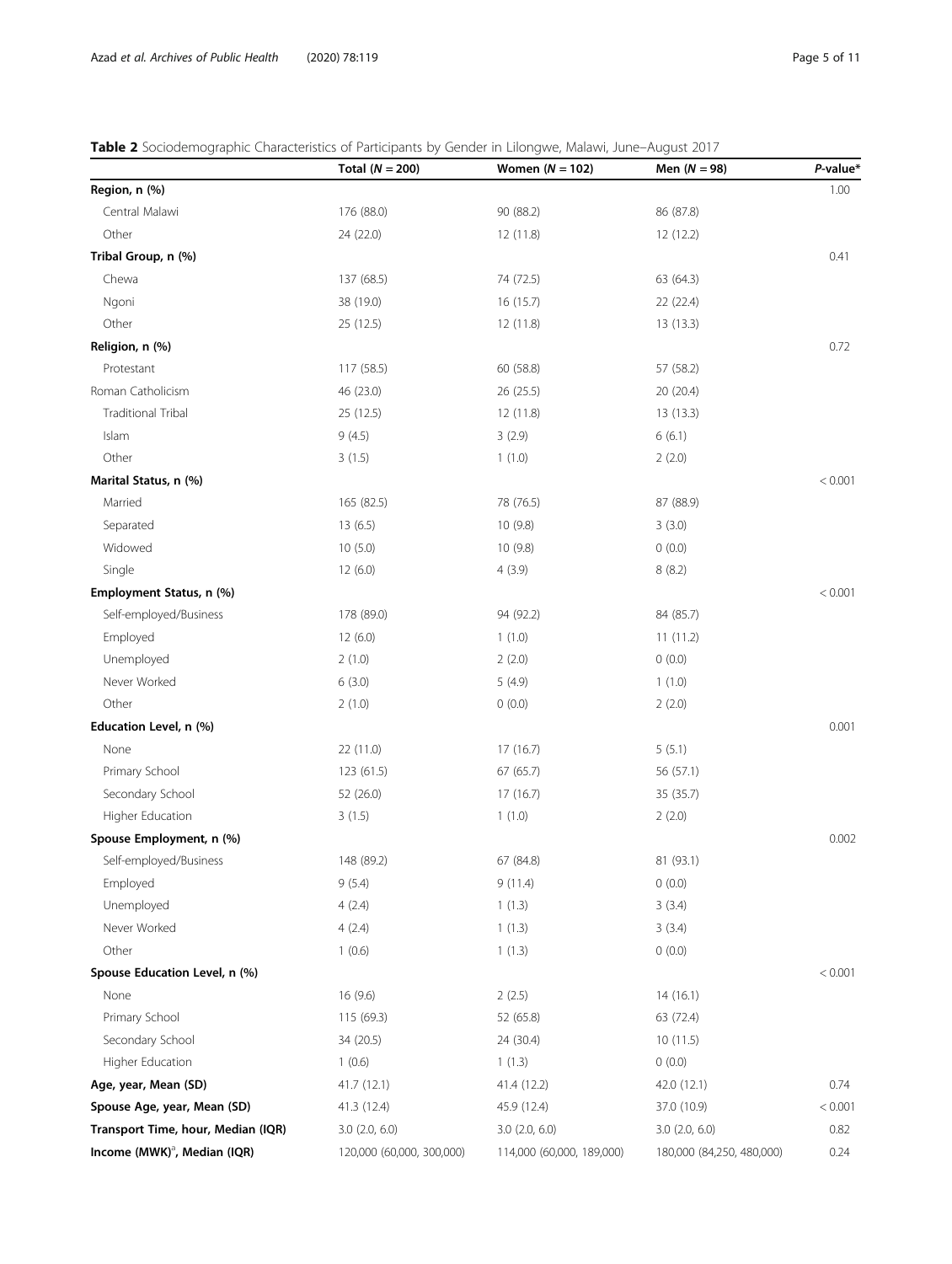<span id="page-5-0"></span>Table 2 Sociodemographic Characteristics of Participants by Gender in Lilongwe, Malawi, June–August 2017 (Continued)

|                                                   | Total $(N = 200)$         | Women $(N = 102)$         | Men $(N = 98)$            | P-value* |
|---------------------------------------------------|---------------------------|---------------------------|---------------------------|----------|
| Spouse's Income (MWK) <sup>3</sup> , Median (IQR) | 125,000 (60,000, 300,000) | 140,000 (80,000, 360,000) | 122,500 (58,750, 300,000) | 0.75     |
| Number of Children, Mean (SD)                     | 4.1 $(2.1)$               | 4.3(2.0)                  | 3.9(2.2)                  | 0.15     |
| Number in Household, Mean (SD)                    | 5.7(2.0)                  | 5.7(1.7)                  | 5.6(2.2)                  | 0.69     |
| <b>GEM Raw Score, Mean (SD)</b>                   | 17.2(2.9)                 | 16.8(2.8)                 | 17.7 (2.9)                | 0.03     |
| GEM Score Level, n (%)                            |                           |                           |                           | 0.004    |
| High                                              | 71 (35.5)                 | 26 (25.5)                 | 45 (45.9)                 |          |
| Low                                               | 129 (64.5)                | 76 (74.5)                 | 53 (54.1)                 |          |

Missing values: Spouse Employment = 34, Spouse Education = 34

\*P-values were calculated by chi-square test, Fisher's exact test, independent sample t-test, or Wilcoxon-Mann-Whitney test <sup>a</sup>

<sup>a</sup>MWK indicates Malawian kwacha (1 US Dollar = 765.29 MWK as of July 16, 2019)

(OR 0.41, CI 0.21–0.78). The most common ethnic group in Lilongwe, the Chewa, were more likely to prioritize women for medical treatment compared to other tribal groups (OR 3.87, CI 1.83–8.18). Prioritization of women for education was associated with significantly higher odds of prioritizing women for healthcare (OR 4.13, CI 2.13– 8.01), whereas having a woman as the decision-maker for large purchases decreased the odds of prioritizing women for medical treatment (OR 0.38, CI 0.15–0.93) (Table [3\)](#page-7-0).

#### Decision-making in households

Women were less likely to report themselves as the primary health care decision-maker (47.1% vs. 58.2%,  $p = 0.003$ ), and more likely to report their spouse  $(45.1\% \text{ vs. } 20.4\%, \text{ p} =$ 0.003) compared to men. Nearly four in five (79.0%) respondents reported that women were the primary health care decision-maker for children's health. Most respondents cited men as the healthcare financial decision-makers (68.5%). Only a third of women (33.3%) reported making their own healthcare payment decisions, compared to the large majority of men (85.7%,  $p < 0.001$ ). Multivariate analysis indicated that married respondents were less likely to identify a woman as a healthcare payment decision-maker (OR 0.40, CI 0.16–0.97). Both men and women reported that the primary decision-maker for small household purchases, such as food and clothing, were of their own respective genders  $(73.5\% \text{ vs. } 58.8\%, \text{ p} < 0.001)$ . For large household purchases, such as bicycles, electrical appliances, or land, men were most often cited as the primary decision-maker by all respondents (81.0%). Similarly, both

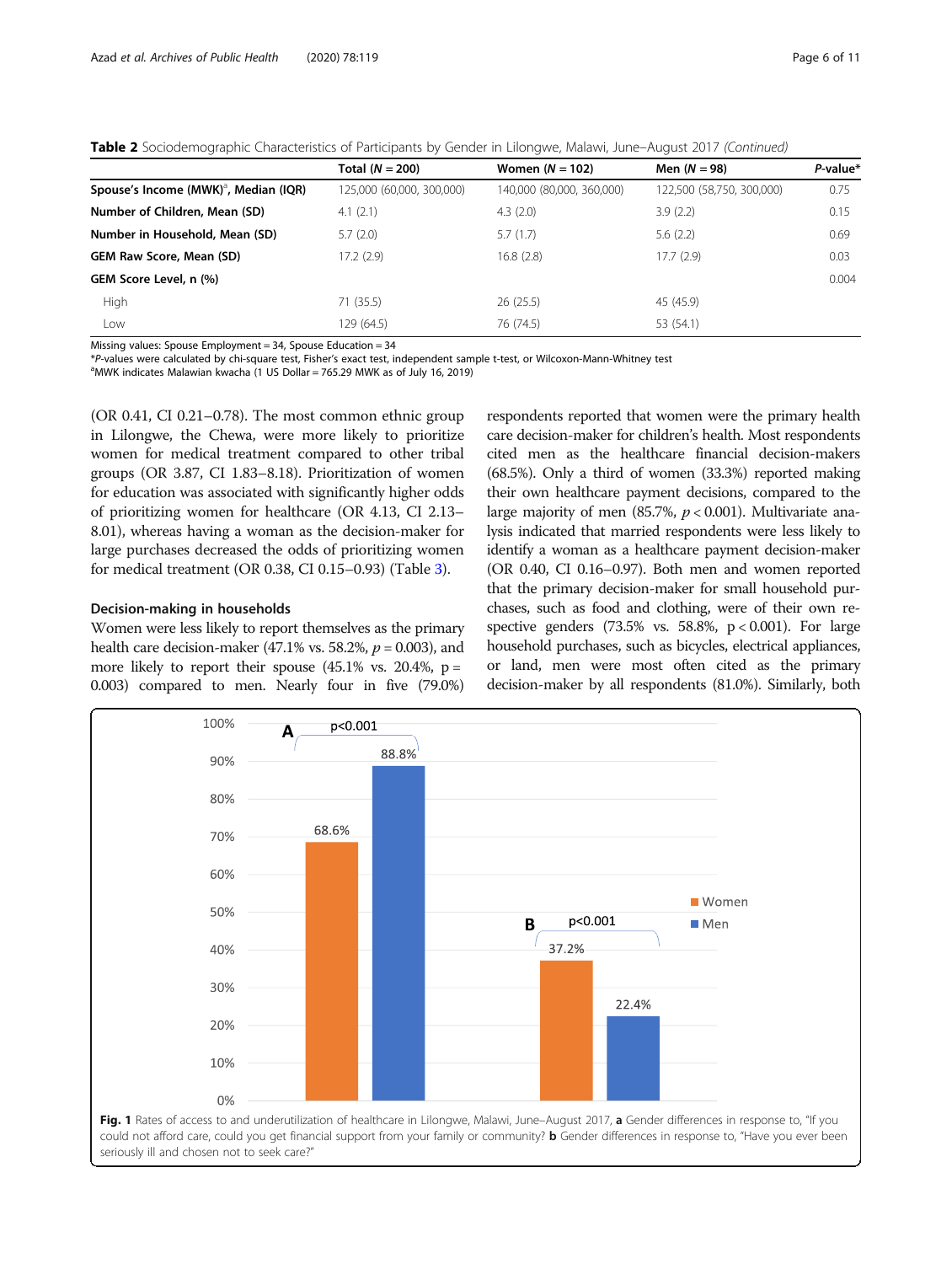<span id="page-6-0"></span>Azad et al. Archives of Public Health (2020) 78:119 Page 7 of 11



men and women reported that the money they earn is controlled by men in their households (72.5%). In multivariate analysis, longer transport time, indicating greater distance from Lilongwe, were associated with greater odds of reporting a woman as the small purchase decision-maker (OR 1.25, CI 1.11–1.42) and a lower likelihood of reporting a woman as the decision-maker for large purchases (OR 0.84, CI 0.72–0.98) or for the use of respondent earnings (OR 0.82, CI 0.72–0.94). Respondents who practiced Christianity were less likely to report a woman as the decision-maker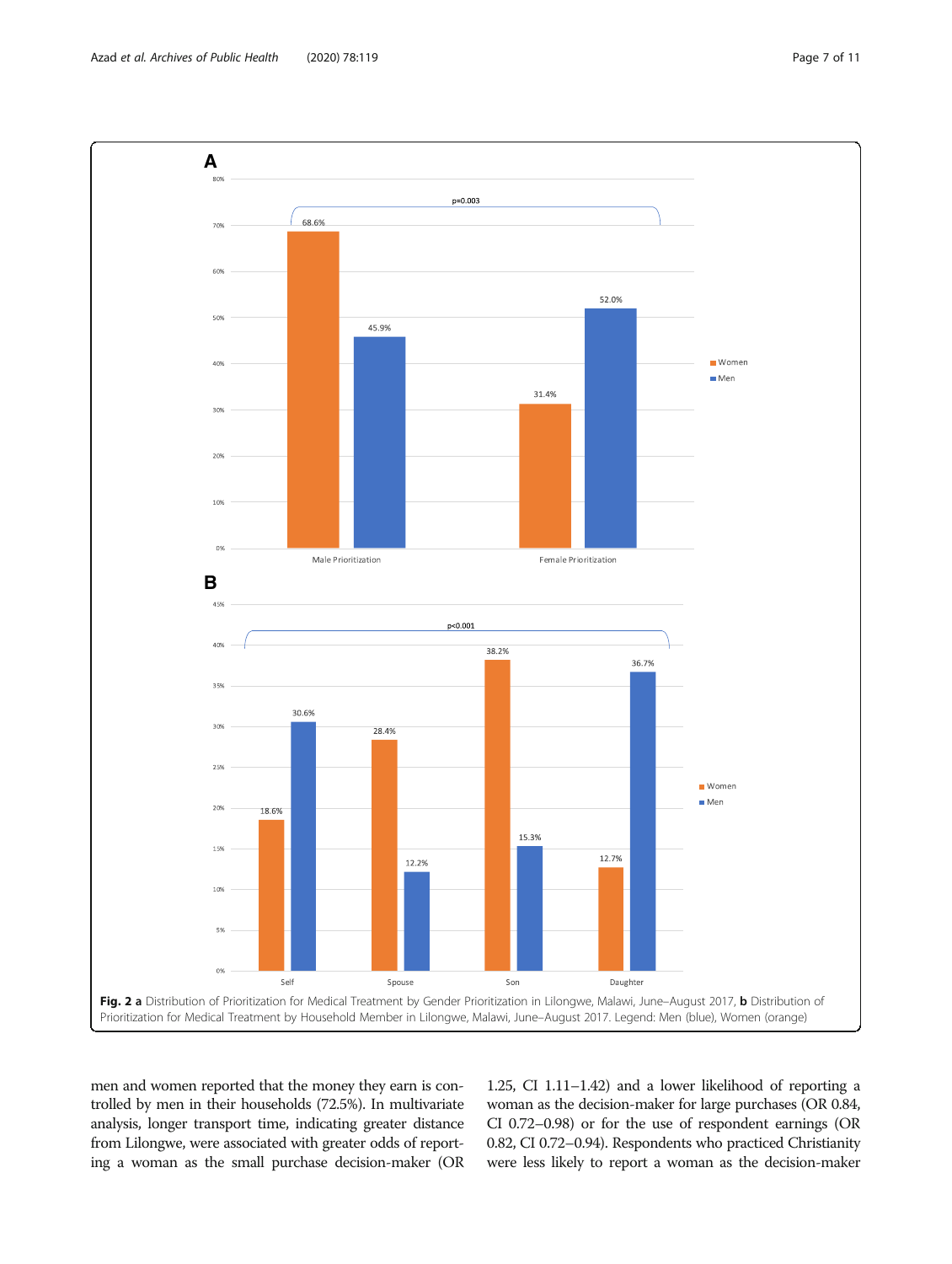<span id="page-7-0"></span>Table 3 Multivariate Logistic Regression for Predictors of Female Prioritization for Medical Treatment in Lilongwe, Malawi, June–August 2017

|                                              | Odds Ratio (95% CI) | P-value |
|----------------------------------------------|---------------------|---------|
| Female                                       | $0.41(0.21 - 0.78)$ | 0.007   |
| Chewa Tribal Group                           | $3.87(1.83 - 8.18)$ | < 0.001 |
| Prioritize a Female for Education            | $4.13(2.13 - 8.01)$ | < 0.001 |
| Female Decision-Maker for Large<br>Purchases | $0.38(0.15 - 0.93)$ | 0.034   |

for small purchases relative to other religions (OR 0.42, CI 0.18–0.98).

#### **Discussion**

This study sought to explore the individual and societal beliefs surrounding gender roles and their association with access to health in central Malawi. We found that females, as patients, are underrepresented in the KCH census and that women in this region experience greater barriers to healthcare compared to men. Our analyses indicate that women significantly contribute to their own subordinate position in society based on traditional beliefs about their perceived limited utility – beliefs shared by men in this society. The most significant positive predictors of prioritization of women for medical treatment included being from the Chewa tribal group, a matrilineal society, and prioritization of women for education. These results suggest that the influence of inequitable gender norms on health disparities may be attenuated as a woman's value, empowerment, and health is optimized, as observed in prior studies [[35](#page-9-0)].

In addition to the sex disparity observed in the KCH census, women reported a greater inability to secure additional funds from family or community members to offset their healthcare costs, as well as less healthcare utilization compared to men. In a 2016 study of barriers to surgical care in Cameroon, female sex and an inability to gather additional funds independently increased the odds of a patient's decision to decline elective surgery [[36\]](#page-9-0). This finding draws a direct line between sociocultural and economic barriers to care that disproportionately affect women and produce the disparities observed in this study population and, likely, communities worldwide.

Use of the GEM scale in Brazil, Chile, Croatia, India, Mexico, and Rwanda have found that more equitable perspectives, such as equal distribution of responsibilities in family, career, social, and education life, may be protective against gender disparities in healthcare [\[37](#page-9-0)]. We found that most men and women in our study population held beliefs that a woman's role is in the home and that men should be the primary decision-maker and work outside the home as represented by low GEM scores. Gender-based health differences can be traced back to these underlying attitudes because they reinforce the subordination of women with regards to social position, economic power, and access to resources [[24](#page-9-0), [25](#page-9-0), [38\]](#page-9-0). This is supported by a prior study at KCH that analyzed sex disparities in access to emergent surgical care [[16\]](#page-9-0). Another study by Forrester et al. found that females not only presented less frequently for gender neutral peritonitis, but also experienced more delays and longer hospitalizations that men [\[17\]](#page-9-0). The authors suggested that sociocultural norms may be one of many reasons that explain the sex disparity and may also explain the skewed gender ratio observed in the adult and pediatric admission rates in this study. Moreover, the disproportionate lack of access to healthcare reported by women in this study is most likely explained in part by these gendered attitudes [\[21](#page-9-0)].

A novel finding of this study is that women scored significantly lower than men on the GEM scale, suggesting that women significantly contribute to the propagation of traditional gender roles, and thus may contribute to the subordination of themselves and other women or girls. This self-reported lack of value may explain the pattern we observed wherein women prioritize their husbands and sons over themselves and their daughters for healthcare utilization. These results, in conjunction with the findings that women were the primary health care decision-makers for their children and prioritize their sons in times of food scarcity, confirms a neglect of girls observed before in the literature [\[27](#page-9-0)]. Cultural preferences for men and boys has been shown to contribute to higher mortality and morbidity for women and girls in LMICs. This has been attributed to gender norms that support boys' education, work outside of the home, and thus value, compared to girls [\[39](#page-9-0)–[41](#page-9-0)]. Strong son preference by women, combined with their healthcare decisionmaking role, may be another contributing factor to the sex disparity observed at KCH. Prior studies have described gender equity as a predictor for child health with demonstrated benefits in health and development outcomes for children of both genders [\[4,](#page-9-0) [42\]](#page-9-0). Therefore, our research suggests that women contribute to and are negatively impacted by traditional gender attitudes at all stages of life.

We also found that increased number of children and longer travel time to Lilongwe, indicating rural dwelling, were independently associated with traditional gender attitudes. Those raising more children were more likely to conform to traditional norms, which may indicate a connection between gender perspectives and economic limitations within households. Similarly, the 2008 Understanding Women's Empowerment report demonstrated that greater wealth is associated with gender-egalitarian beliefs [[35\]](#page-9-0). They found that wealthier women in Malawi were less likely to agree with wife beating for reasons such as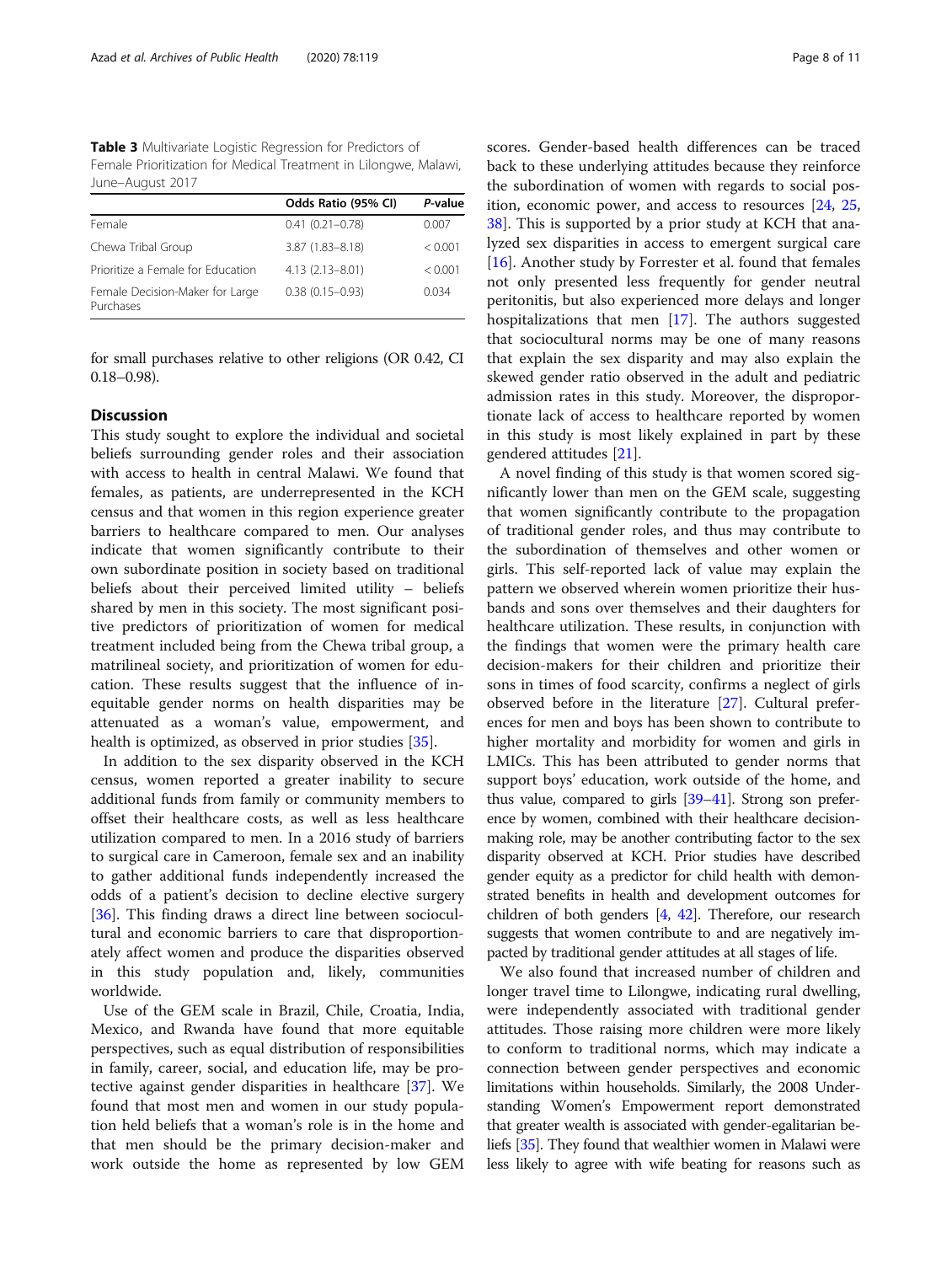<span id="page-8-0"></span>child neglect, refusing sex, or burning food. In our study, respondents with longer transport times to urban Lilongwe were more likely to have women as decision-makers for small purchases, men as decision-makers for large economic decisions, and were less likely to have a woman make decisions about the money they earned. Together, these findings confirm our observation that longer transport times and distance from an urban center are associated with low GEM scores and more traditional gender attitudes. This novel finding of the rurality effect on gender attitudes adds an important geographical dimension for consideration in future studies [\[43\]](#page-10-0).

Male-dominated healthcare and economic decisionmaking are widely accepted as indicators of women's disempowerment that obstruct a woman's ability to advocate for her own health [\[44](#page-10-0)–[46\]](#page-10-0). This was also an observation in our study as respondents who were married were less likely to have a female decision-maker for healthcare payments indicating gender inequity. Those who practiced Christianity were less also likely to prioritize a female in times of food scarcity and have a female decision-maker for small purchases. Religion and marriage as predictors of gender equity in this study provides further evidence for the use of sociocultural factors in future studies to holistically evaluate gender disparities.

Gender disparities in heath are heavily influenced by individual and societal attitudes that undervalue women. Our study found that female education and economic empowerment alone is unlikely to change perspectives and practices that are deeply engrained. Our data is consistent with prior studies documenting gender disparities in access to healthcare [[15](#page-9-0), [35](#page-9-0), [47\]](#page-10-0). The evidence from this study adds to an emerging body of data confirming the need for more large-scale, longitudinal research that evaluates the impact of these factors on healthcare outcomes. Future studies should employ an integrated, lifecourse approach with culturally relevant measures of women's health because gender norms are dependent on the culture of the community and likely vary widely. Furthermore, interventions that focus on a woman's sense of importance and prioritization of their health and the health of their daughters is essential to addressing these barriers to care  $[48]$  $[48]$ . In order to alleviate the burden faced by women in LMICs, gender equity is crucial to fully engage women in society.

#### Study limitations

Although every effort was made to minimize bias in the study, there are limitations to our analysis. While an ideal study design would have utilized a clustered, community-based survey distribution, due to limited resources, our study cohort was a stratified, systematic sample of respondents at KCH and surrounding markets, included to mitigate selection bias, thus limiting the generalizability of our findings to other LMIC communities. Another potential limitation was the use of self-reported data. Respondents may have answered in a manner they believed was socially acceptable to the data clerks and researcher, potentially resulting in an underestimation of gender disparities.

#### Conclusions

To summarize, in Lilongwe, Malawi, we found that gender disparities in heath are heavily influenced by individual and societal attitudes that undervalue women and prioritize men's health. Targeted interventions are needed to bolster the self-worth of women in these settings to prioritize her health and the health of her daughters. These interventions will help close the gap in access to care that disproportionately affects women. Furthermore, future studies that incorporate gender norms into their design can be used identify, plan, and implement interventions to raise awareness of gender norms and empower women to advocate for their own health, as well as the health of other women and girls.

#### Supplementary Information

The online version contains supplementary material available at [https://doi.](https://doi.org/10.1186/s13690-020-00497-w) [org/10.1186/s13690-020-00497-w](https://doi.org/10.1186/s13690-020-00497-w).

Additional file 1: Supplementary Table A. Sociodemographic Characteristics of Respondents by Location in Lilongwe, Malawi, June– August 2017.

#### Abbreviations

LMIC: Low- and Middle-Income Country; KCH: Kamuzu Central Hospital, Lilongwe, Malawi; GEM: Gender-Equitable Men Scale; M:F: Male to Female Ratio; OR: Odds Ratio; CI: Confidence Interval; WHO: World Health **Organization** 

#### Acknowledgements

We thank Dr. Hilary Sanfey MB, BCh, MHPE, FACS for her contributions to the manuscript.

#### Authors' contributions

A.C., S.W., and A.A. conceived of and designed the study. A.C. and A.A. acquired the data. S.W., A.T., Q.D., and A.A. contributed to the analysis and interpretation of the results. A.A. took the lead in writing the manuscript. All authors provided critical feedback and helped shape the manuscript. The author(s) read and approved the final manuscript.

#### Funding

This study was funded by the Stanford University School of Medicine Medical Scholars program and The Clayman Institute for Gender Research, Marjorie Lozoff Graduate Prize. These funding sources had no role in the study design, analysis, interpretation of the data, or decision to submit the results for publication. None of the authors received compensation for this project. A.A. had full access to all the data and final responsibility for the decision to submit for publication.

#### Availability of data and materials

The datasets used and/or analyzed for the study are available from the corresponding author on reasonable request.

#### Ethics approval and consent to participate

Ethical approval for the study was granted by the Institutional Review Board (IRB) in Malawi (National Health Sciences Research Committee, Lilongwe)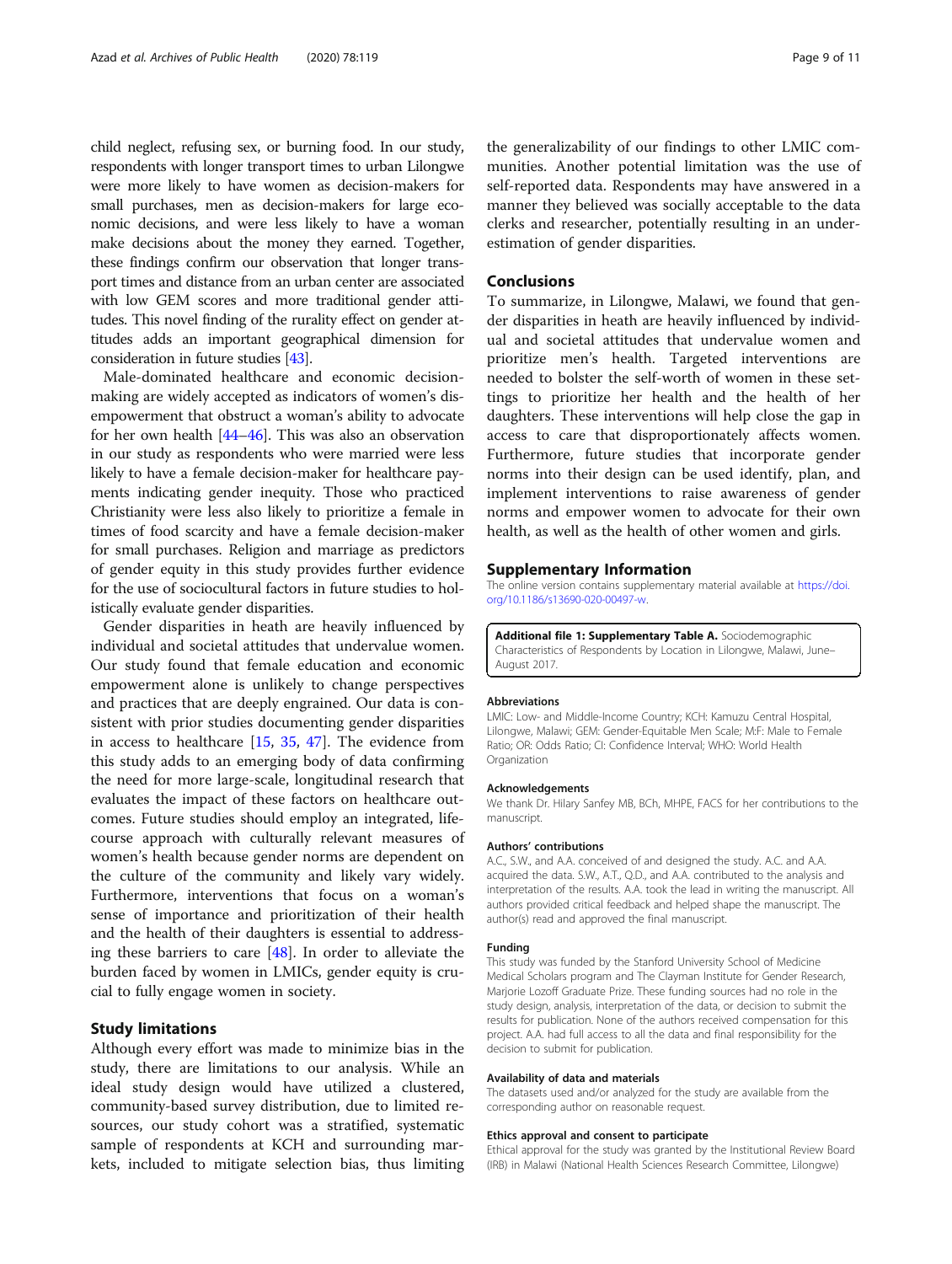<span id="page-9-0"></span>and by Stanford University IRB (Palo Alto, CA). The survey was administered to 200 community members who fulfilled the inclusion criteria of being 18 or older and who spoke English or Chichewa, the local language. All community members who fulfilled the inclusion criteria were consented to participate. Written informed consent was obtained by signature or fingerprint and third-party witness for illiterate respondents.

#### Consent for publication

No individual personal data is included in this manuscript.

#### Competing interests

The authors declare no conflicts of interest.

#### Author details

<sup>1</sup>Stanford University School of Medicine, 291 Campus Drive, Stanford, CA 94305, USA. <sup>2</sup>University of North Carolina Department of Surgery, Chapel Hill, NC, USA. <sup>3</sup>Stanford-Surgery Policy Improvement Research & Education Center, Stanford, CA, USA. <sup>4</sup>Palo Alto Veterans Healthcare System, Palo Alto, CA, USA.

#### Received: 1 April 2020 Accepted: 30 October 2020 Published online: 17 November 2020

#### References

- 1. Sen G, Östlin P, George A. Unequal, unfair, ineffective and inefficient. Gender inequity in health: why it exists and how we can change it. Stockholm: Karolinska Institutet; 2007. p. 145.
- 2. Sen G, Ostlin P. Gender inequity in health: why it exists and how we can change it. Glob Public Health. 2008;3(Suppl 1):1–12.
- 3. Langer A, Meleis A, Knaul FM, et al. Women and health: the key for sustainable development. Lancet. 2015;386:1165–210.
- 4. Furuta M, Salway S. Women's position within the household as a determinant of maternal health care use in Nepal; 2006.
- 5. Barros AJ, Ronsmans C, Axelson H, et al. Equity in maternal, newborn, and child health interventions in countdown to 2015: a retrospective review of survey data from 54 countries. Lancet. 2012;379:1225–33.
- 6. Peters SAE, Woodward M, Jha V, et al. Women's health: a new global agenda. BMJ Glob Health. 2016;1:e000080.
- 7. Bonita R, Beaglehole R. Women and NCDs: overcoming the neglect. Glob Health Action. 2014;7:23742.
- 8. Adanu RM, Johnson TR. Migration and women's health. Int J Gynaecol Obstet. 2009;106:179–81.
- 9. Mumtaz Z, Salway S. Understanding gendered influences on women's reproductive health in Pakistan: moving beyond the autonomy paradigm. Soc Sci Med. 2009;68:1349–56.
- 10. Fikree FF, Pasha O. Role of gender in health disparity: the south Asian context. BMJ. 2004;328:823–6.
- 11. Conway R, Cournane S, Byrne D, et al. Survival analysis of weekend emergency medical admissions. QJM. 2017;110:291–7.
- 12. Vest-Hansen B, Riis AH, Christiansen CF. Registration of acute medical hospital admissions in the Danish National Patient Registry: a validation study. Clin Epidemiol. 2013;5:129–33.
- 13. Lerman BJ, Alsan M, Chia NJ, et al. Beyond infrastructure: understanding why patients decline surgery in the developing world: an observational study in Cameroon. Ann Surg. 2017;266:975–80.
- 14. Accorsi S, Somigliana E, Farese P, et al. Gender inequalities in remote settings: analysis of 105,025 medical Records of a Rural Hospital in Ethiopia (2005-2015). J Community Health. 2017;42:806–12.
- 15. GlobalSurg C. Mortality of emergency abdominal surgery in high-, middleand low-income countries. Br J Surg. 2016;103:971–88.
- Reid TD, Wren SM, Grudziak J, et al. Sex disparities in access to surgical Care at a Single Institution in Malawi. World J Surg. 2019;43:60–6.
- 17. Forrester JD, Forrester JA, Basimouneye JP, et al. Sex disparities among persons receiving operative care during armed conflicts. Surgery. 2017;162: 366–76.
- 18. Forrester JD, Forrester JA, Kamara TB, et al. Self-reported determinants of access to surgical care in 3 developing countries. JAMA Surg. 2016;151:257–63.
- 19. Jacobs B, Ir P, Bigdeli M, et al. Addressing access barriers to health services: an analytical framework for selecting appropriate interventions in lowincome Asian countries. Health Policy Plan. 2012;27:288–300.
- 20. Rutherford ME, Dockerty JD, Jasseh M, et al. Access to health care and mortality of children under 5 years of age in the Gambia: a case-control study. Bull World Health Organ. 2009;87:216–24.
- 21. Kruk ME, Goldmann E, Galea S. Borrowing and selling to pay for health care in low- and middle-income countries. Health Aff (Millwood). 2009;28:1056–66.
- 22. Adams AM, Madhavan S, Simon D. Women's social networks and child survival in Mali. Soc Sci Med. 2002;54:165–78.
- 23. Beegle K, Frankenberg E, Thomas D. Bargaining power within couples and use of prenatal and delivery care in Indonesia. Stud Fam Plan. 2001;32:130–46.
- 24. Panezai S, Ahmad MM, Saqib SE. Factors affecting access to primary health care services in Pakistan: a gender-based analysis. Dev Pract. 2017;27(6):813– 27. <https://doi.org/10.1080/09614524.2017.1344188>.
- 25. Panezai S, Ahmad MM, Saqib SE. A gender-based assessment of utilization of primary health care services and associated factors in Pakistan. PONTE. 2020;76(1):81–107.
- 26. Rutherford ME, Mulholland K, Hill PC. How access to health care relates to under-five mortality in sub-Saharan Africa: systematic review. Tropical Med Int Health. 2010;15:508–19.
- 27. Maitra P. Parental bargaining, health inputs and child mortality in India. J Health Econ. 2004;23:259–91.
- 28. O'Donnell O. Access to health care in developing countries: breaking down demand side barriers. Cad Saude Publica. 2007;23:2820–34.
- 29. Gomez D, Haas B, de Mestral C, et al. Gender-associated differences in access to trauma center care: a population-based analysis. Surgery. 2012; 152:179–85.
- 30. Harris PA, Taylor R, Thielke R, et al. Research electronic data capture (REDCap)--a metadata-driven methodology and workflow process for providing translational research informatics support. J Biomed Inform. 2009; 42:377–81.
- 31. Nanda G. Compendium of gender scales; 2011.
- 32. Pulerwitz J, Hughes L, Mehta M, et al. Changing gender norms and reducing intimate partner violence: results from a quasi-experimental intervention study with young men in Ethiopia. Am J Public Health. 2015; 105:132–7.
- 33. Kishore SS, L. Understanding women's empowerment: a comparative analysis of demographic and health surveys (DHS) data, DHS Comparative Reports; 2008.
- 34. National African Language Resource Center (NALRC). Chichewa. Bloomington: Indiana University Hamilton Lugar School of Global and International Studies; 2020. Retrieved from [https://nalrc.indiana.edu/doc/](https://nalrc.indiana.edu/doc/brochures/chichewa.pdf) [brochures/chichewa.pdf](https://nalrc.indiana.edu/doc/brochures/chichewa.pdf).
- 35. Singh AKVR, Barker G. Measuring gender attitude: using gender-equitable men scale (GEMS) in various socio-cultural settings. In: Global P, editor. Making women count: an annual publication on gender and evaluation by UN women multi country Office for India, Bhutan, Sri Lanka, and Maldives. New Delhi: UN Women; 2013.
- 36. Sadana R, Mathers CD, Lopez AD, Murray CJL, Moesgaard-Iburg K. Comparative analysis of more than 50 household surveys of health status. In: Murray CJL, Salomon JA, Mathers CD, Lopez AD, editors. Summary measures of population health: concepts, ethics, measurement and applications. Geneva: World Health Organization; 2002.
- 37. Muralidharan AF, Pappa S, Rottach E, Das M, Mandal M. Transforming gender norms, roles, and power dynamics for better health: evidence from a systematic review of gender-integrated health programs in low- and middle-income Countrie. In: Group F, editor. Health policy project; 2015.
- 38. Choudhury KK, Hanifi MA, Rasheed S, et al. Gender inequality and severe malnutrition among children in a remote rural area of Bangladesh. J Health Popul Nutr. 2000;18:123–30.
- 39. Gaudin S. Son preference in Indian families: absolute versus relative wealth effects. Demography. 2011;48:343–70.
- 40. Hossain MM, Glass RI. Parental son preference in seeking medical care for children less than five years of age in a rural community in Bangladesh. Am J Public Health. 1988;78:1349–50.
- 41. Richards E, Theobald S, George A, et al. Going beyond the surface: gendered intra-household bargaining as a social determinant of child health and nutrition in low and middle income countries. Soc Sci Med. 2013;95:24–33.
- 42. Taukobong HF, Kincaid MM, Levy JK, et al. Does addressing gender inequalities and empowering women and girls improve health and development programme outcomes? Health Policy Plan. 2016;31: 1492–514.